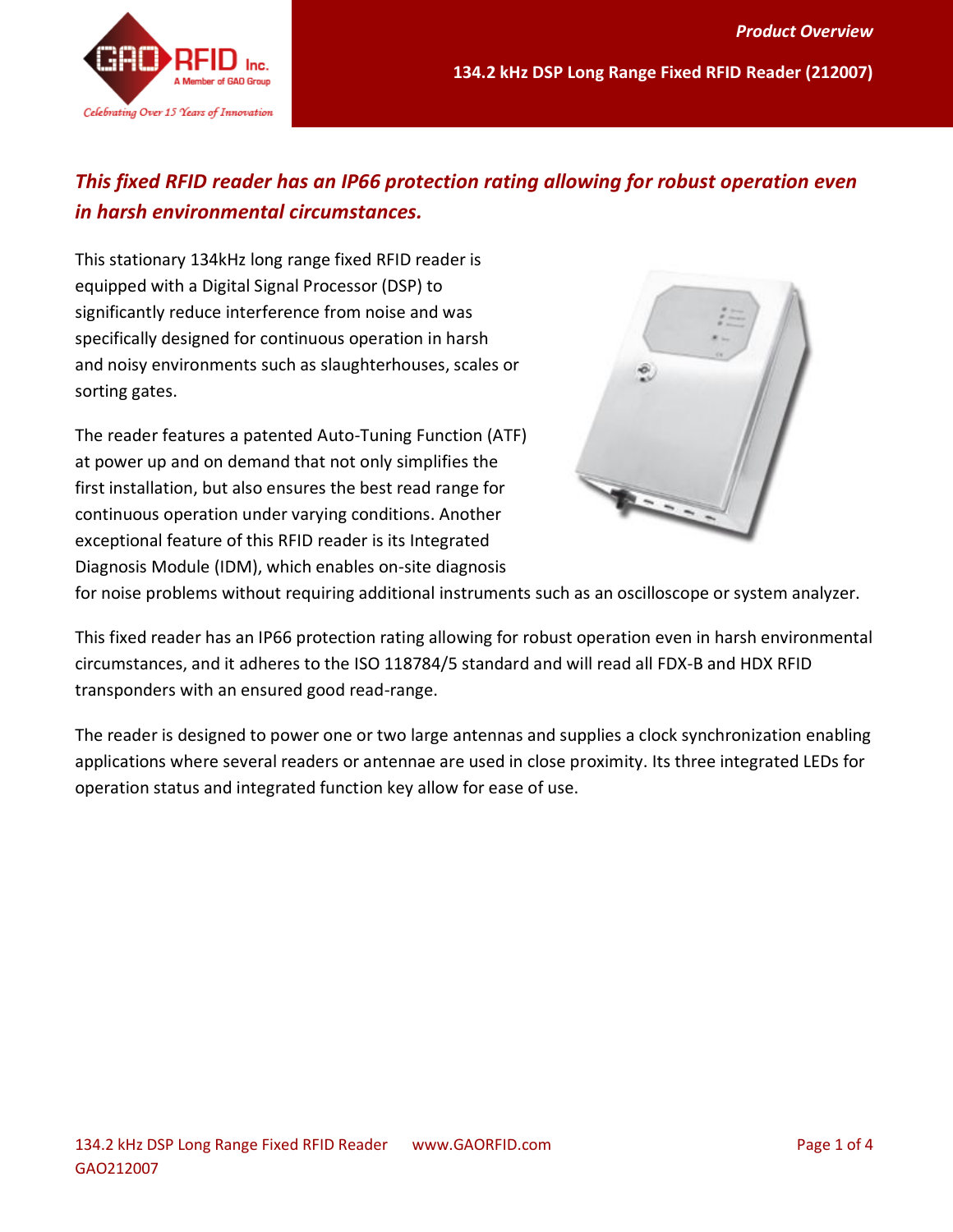

#### **Applications**

 $\checkmark$  Slaughterhouses  $\checkmark$  Scales

#### **Features**

- $\checkmark$  Achieves good reading ranges even in rather noisy environment (e.g., in slaughterhouses or markets) Fast read speed and reliable read rate of over 99.99%
- $\checkmark$  Auto-Tuning Function ensures easy set up and peak performance even under changing environmental conditions
- $\checkmark$  Integrated Diagnosis Module enables on-site diagnosis for noise problems

 $\checkmark$  Sorting gates

- $\checkmark$  Designed for continuous operation in feeding stations, scales or sorting gates
- $\checkmark$  Powers one or two large antennas
- $\checkmark$  Reads all FDX-B and HDX RFID tags while achieving a very good reading range in accordance with ISO 118784/5
- $\checkmark$  Offers a clock synchronization enabling application with several reader/antennas in close proximity

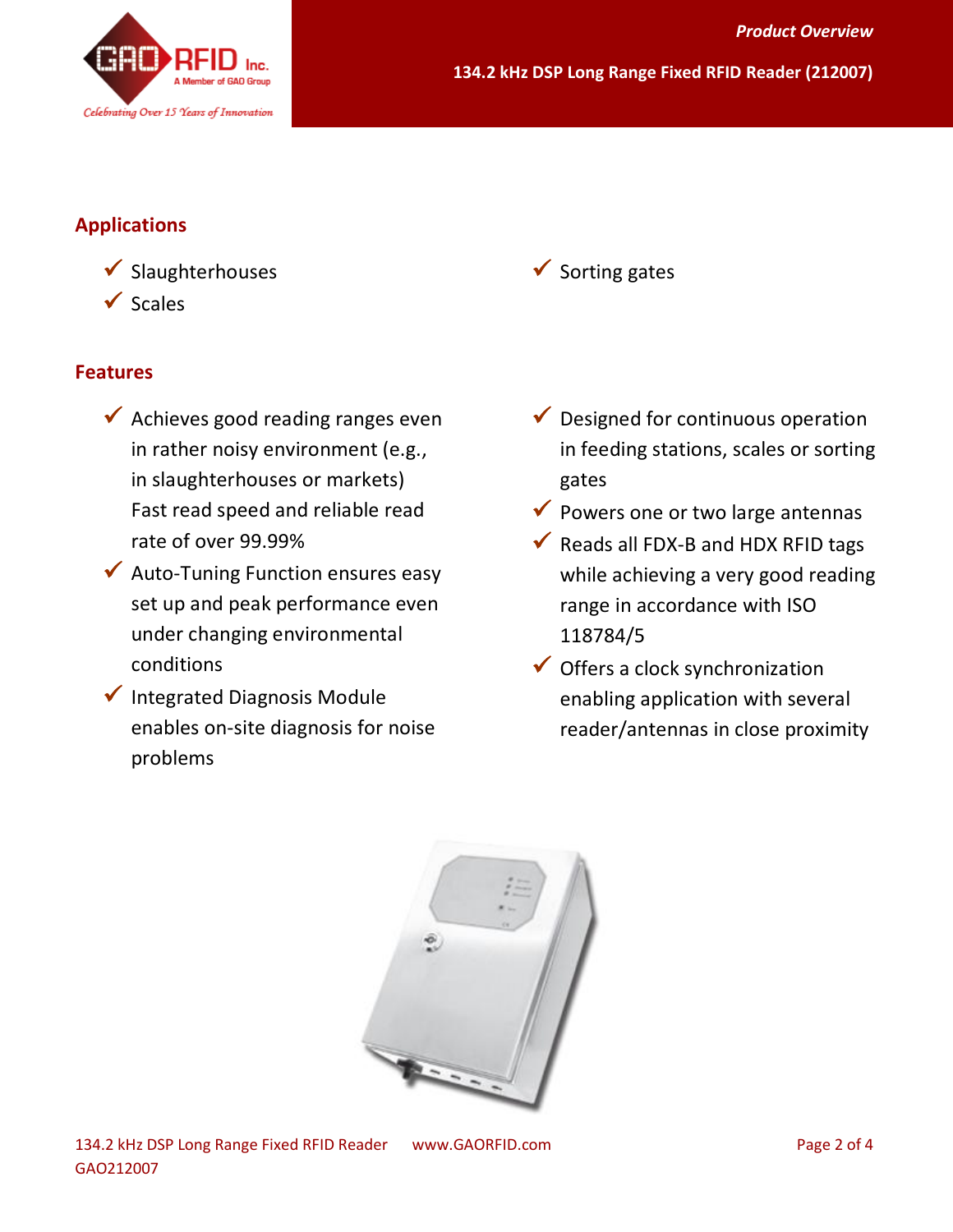

## **Specifications**

| Frequency                           | 134.2KHz                                                                                                  |
|-------------------------------------|-----------------------------------------------------------------------------------------------------------|
| <b>Transponder Compatibility</b>    | HDX (ISO 11784/5)<br>FDX-B (ISO 11784/5)                                                                  |
| Read Range (with antenna<br>312002) | Up to 130cm with HDX Transponder of $\phi$ 30mm<br>Up to 115cm with FDX-B Transponder of $\emptyset$ 30mm |
| <b>Interfaces</b>                   | RS232 or RS485                                                                                            |
| <b>Power Supply</b>                 | 14V DC, max. 1000mA                                                                                       |
| <b>Operating Temperature</b>        | $-10^{\circ}$ C to 60 $^{\circ}$ C                                                                        |
| Dimensions (L x W x H)              | 300mm x 195mm x 160 mm                                                                                    |